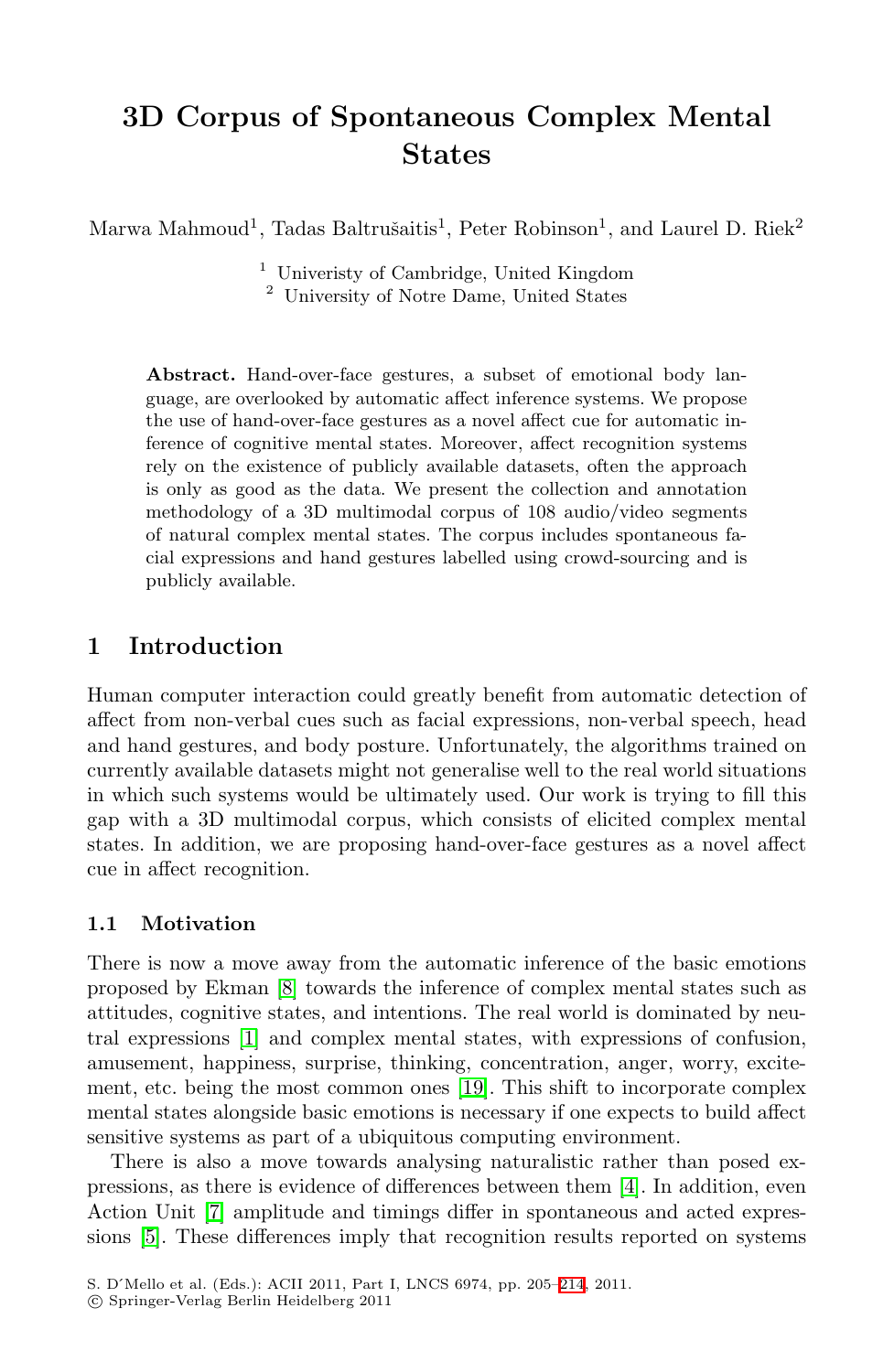<span id="page-1-0"></span>

**Fig. 1.** Point cloud visualisation from two angles  $(c)\&(d)$  combining colour image (a) and disparity (inverse depth) map (b) of an image captured using Kinect

trained and tested on acted expressions might not generalise to spontaneous ones. Furthermore, this means that systems trained on current posed datasets would not be able to perform in tasks requiring recognition of spontaneous affect.

Hand-over-face gestures, a subset of emotional body language, are overlooked by automatic affect inferencing systems. Many facial analysis systems are based on geometric or appearance facial feature extraction or tracking. As the face becomes occluded, facial features are either lost, corrupted or erroneously detected, resulting in an incorrect analysis of the person's facial expression. Only a few systems recognise facial expressions in the presence of partial face occlusion, either by estimation of lost facial points [\[3](#page-8-2)[,22\]](#page-9-5) or by excluding the occluded face area from the classification process [\[6\]](#page-9-6). In all these systems, face occlusions are a nuisance and are treated as noise, even though they carry useful information.

Moreover, current availability of affordable depth sensors (such as the Microsoft Kinect) is giving easy access to 3D data, which can be used to improve the results of expression and gesture tracking and analysis. An example of such data captured using Kinect can be seen in Figure [1.](#page-1-0)

These developments are hindered by the lack of publicly available corpora, making it difficult to compare or reproduce results. Researchers cannot easily evaluate their approaches without an appropriate benchmark dataset.

## **1.2 Contributions**

In order to address the issues outlined, we have collected and annotated a corpus of naturalistic complex mental states. Our dataset consists of 108 videos of 12 mental states and is being made freely available to the research community. The annotations are based on emotion groups from the Baron-Cohen taxonomy [\[2\]](#page-8-3) and are based on crowd-sourced labels.

Moreover, we have analysed hand-over-face gestures and their possible meaning in spontaneous expressions. By studying the videos in our corpus, we argue that these gestures are not only prevalent, but can also serve as affective cues.

### **1.3 Related Work**

In Table [1](#page-2-0) we list several publicly available databases for easy comparison with our corpus Cam3D. This list is not exhaustive, for a more detailed one see Zeng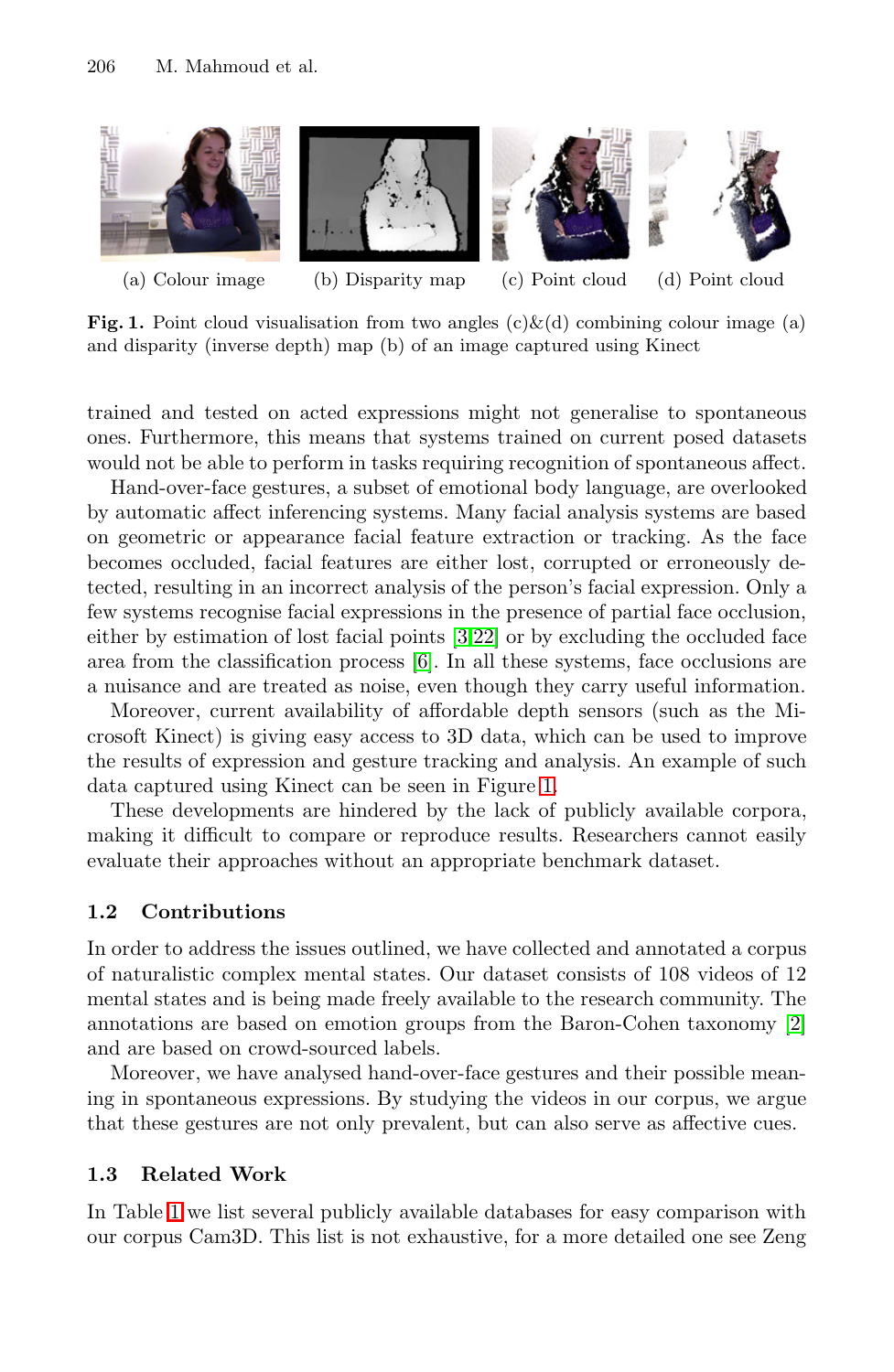<span id="page-2-0"></span>

| Properties            |       |            |     |                 | Cam3D MMI[16] CK+[14] SAL[15] BU-4DFE[21] FABO[11] |     |
|-----------------------|-------|------------|-----|-----------------|----------------------------------------------------|-----|
| 3D                    |       |            |     |                 |                                                    |     |
| Modalities            | S/F/U | $_{\rm F}$ | F   | S/F             |                                                    | F/I |
| Spontaneity           |       | P/S        | P/S |                 |                                                    |     |
| Number of videos      | 108   | 2894       | 700 | 10 <sub>h</sub> | 606                                                | 210 |
| Number of subjects    |       | 79         | 210 | 24              | 100                                                | 24  |
| Number of states      | 12    |            |     | N/A             |                                                    |     |
| Emotional description | B/C   |            |     | D/C             |                                                    | B.C |

**Table 1.** Overview of similar databases

Modalities: S:speech, F:face, U:upper body, Spontaneity: S:spontaneous, P:posed, Emotional description: B:basic, C:complex, D:dimensional

et al. [\[25\]](#page-9-12). When compared in terms of modality and spontaneity all available datasets concentrate on some factors we are trying to address, while ignoring the others. MMI and CK+ corpora do not have upper body or hand gestures, SAL corpus consists of emotionally coloured interaction but lacks segments of specific mental states, while the FABO dataset contains only posed data.

Several 3D datasets of still images [\[24\]](#page-9-13) and videos [\[21\]](#page-9-10) of posed basic emotions already exist. The resolution of the data acquired by their 3D sensors is much higher than that available from Microsoft Kinect, but it is unlikely that such high quality imaging will be available for everyday applications soon.

# **2 Corpus**

Care must be taken when collecting a video corpus of naturally-evoked mental states to ensure the validity and usability of the data. In the following sections, we will discuss our elicitation methodology, data segmentation and annotation.

## **2.1 Methodology**

**Elicitation of affective states.** Data collection was divided into two sessions: interaction with a computer program and interaction with another person. Most available corpora are of emotions collected from single individuals or humancomputer interaction tasks. However, dyadic interactions between people elicit a wide range of spontaneous emotions in social contexts under fairly controlled conditions [\[18\]](#page-9-14). Eliciting the same mental states during both sessions provides a comparison between the non-verbal expressions and gestures in both scenarios, especially if the same participant, stimuli, and experimental environment conditions are employed, and also enriches the data collected with different versions of expressions for the same affective state.

Our desire to collect multi-modal data presented a further challenge. We were interested in upper body posture and gesture as well as facial expressions to investigate the significance of hand and body gestures as important cues in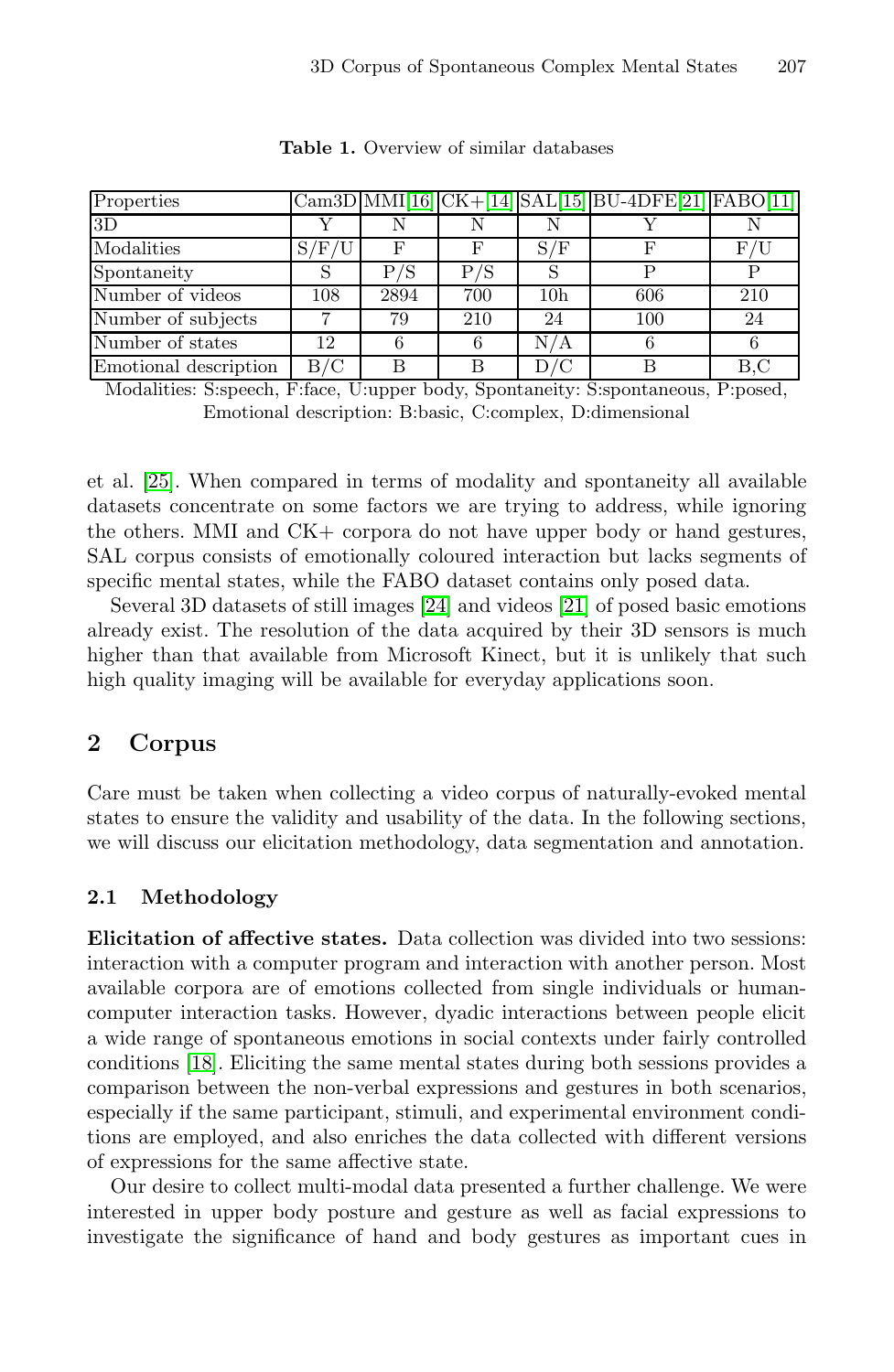non-verbal communication. Recent experiments have shown the importance of body language, especially in conditions where it conflicts with facial expressions [\[10\]](#page-9-15). Participants were not asked to use any computer peripherals during data collection so that their hands were always free to express body language.

Our elicitation methodology operated in four steps:

- 1. Choose an initial group of mental states.
- 2. Design an experimental task to induce them and conduct a pilot study.
- 3. Revise the list of the mental states induced according to the pilot results.
- 4. Validate the elicitation methodology after collecting and labelling the data.

The first group of induced mental states were cognitive: *thinking, concentrating, unsure, confused* and *triumphant*. For elicitation, a set of riddles were displayed to participants on a computer screen. Participants answered the riddles verbally, with the option to give up if they did not know the answer. A second computerbased exercise was a voice-controlled computer maze. Participants were asked to traverse the maze via voice commands. In the dyadic interaction task, both participants were asked to listen to a set of riddles. They discussed their answers together and either responded or gave up and heard the answer from the speakers. In both tasks, the riddles' order was randomised to counter-balance any effect of the type of riddle on the results.

The second group of affective states were *frustrated* and *angry*. It was ethically difficult to elicit strong negative feelings in a dyadic interaction, so they were only elicited in the computer based session. During one attempt at the voice-controlled computer maze, the computer responded incorrectly to the participant's voice commands.

The third group included *bored* and *neutral*. It was also hard to elicit boredom intentionally in a dyadic interaction, so this was only attempted in the computerbased session by adding a 'voice calibration' task, where the participant was asked to repeat the words: left, right, up, down a large number of times according to instructions on the screen. Participants were also left alone for about three minutes after the whole computer task finished.

The last group included only *surprised*. In the computer-based session, the computer screen flickered suddenly in the middle of the 'voice calibration' task. In the dyadic interaction session, surprise was induced by flickering the lights of the room suddenly at the end of the session.

**Experimental procedure.** Data was collected in a standard experimental observation suite. A double mirror allowed experimenters to watch without disturbing the participants. In our experiment, a wizard-of-oz method was used for both the computer-based and dyadic interaction sessions. Participants knew at the beginning of the experiment that their video and audio were being recorded, but they did not know the actual purpose of the study. They were told that the experiment was for voice recognition and calibration. Not explaining the real objective of the experiment to participants in the first instance was essential for the data collection, to avoid having participants exaggerate or mask their expressions if they knew we were interested in their non-verbal behaviour.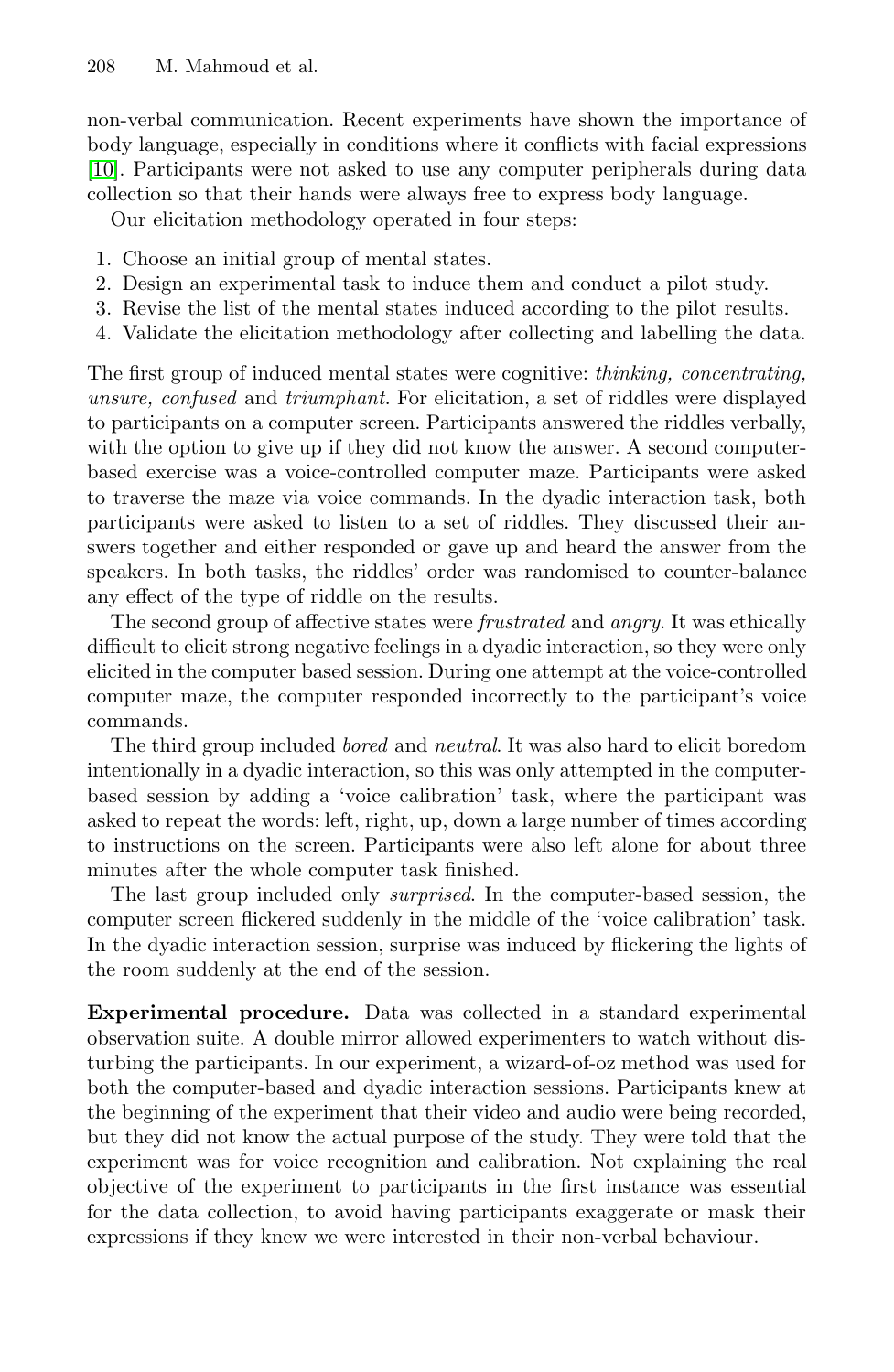

<span id="page-4-1"></span><span id="page-4-0"></span>(a) Dyadic task (b) Computer task (c) Examples of frames from Kinect and C2

**Fig. 2.** The layouts of the two parts of the data collection. P1 and P2 are the participants, C1 and C2 the HD cameras.

**Participants.** 16 participants (4 pilot and 12 non-pilot) were recruited through the university mailing lists and local message boards. The 12 non-pilot participants were 6 males and 6 females with age groups ranging from 24 to 50 years old ( $\mu$ =27,  $\sigma$ =8). They were from diverse ethnic backgrounds including: Caucasian, Asian and Middle Eastern and with varied fields of work and study. All participants completed the two sessions: half the participants started with the computer-based task, while the other half started with the dyadic interaction task. Dyads were chosen randomly. Since cross-sex interactions elicit more nonverbal warmth and sexual interest than same-sex interactions [\[23\]](#page-9-16), we chose same sex dyads to avoid this effect on the non-verbal expressions in the dyads. Half the participants (3 males, and 4 females) gave public consent for data distribution.

#### **2.2 Data Acquisition**

We used three different sensors for data collection: Microsoft Kinect sensors, HD cameras, and microphones in the HD cameras.

Figure [2a](#page-4-0) shows the layout for recording dyadic interactions. Two Kinect sensors and two HD cameras were used. The HD cameras each pointed at one participant and were used to record the voice of the other. In the case of the computer interaction task the camera layout is presented in Figure [2b.](#page-4-1) A Kinect sensor and an HD camera were facing the participant while one HD camera was positioned next to the participant and was facing away. The camera facing away was used to record the participant's voice.

Several computers were used to record the data from the different sensors, this required subsequent manual synchronisation.

The HD cameras provided 720 x 576 px resolution colour images at 25 frames per second. The recorded videos were later converted to 30 frames per second to simplify synchronisation with Kinect videos.

The Kinect sensor provides a colour image and a disparity map, which is the inverse of depth values, at 30 frames per second. The sensor uses structured infrared light and an infrared camera to calculate 640 x 480 px 11-bit disparity map. An additional camera provides a 640 x 480 colour image.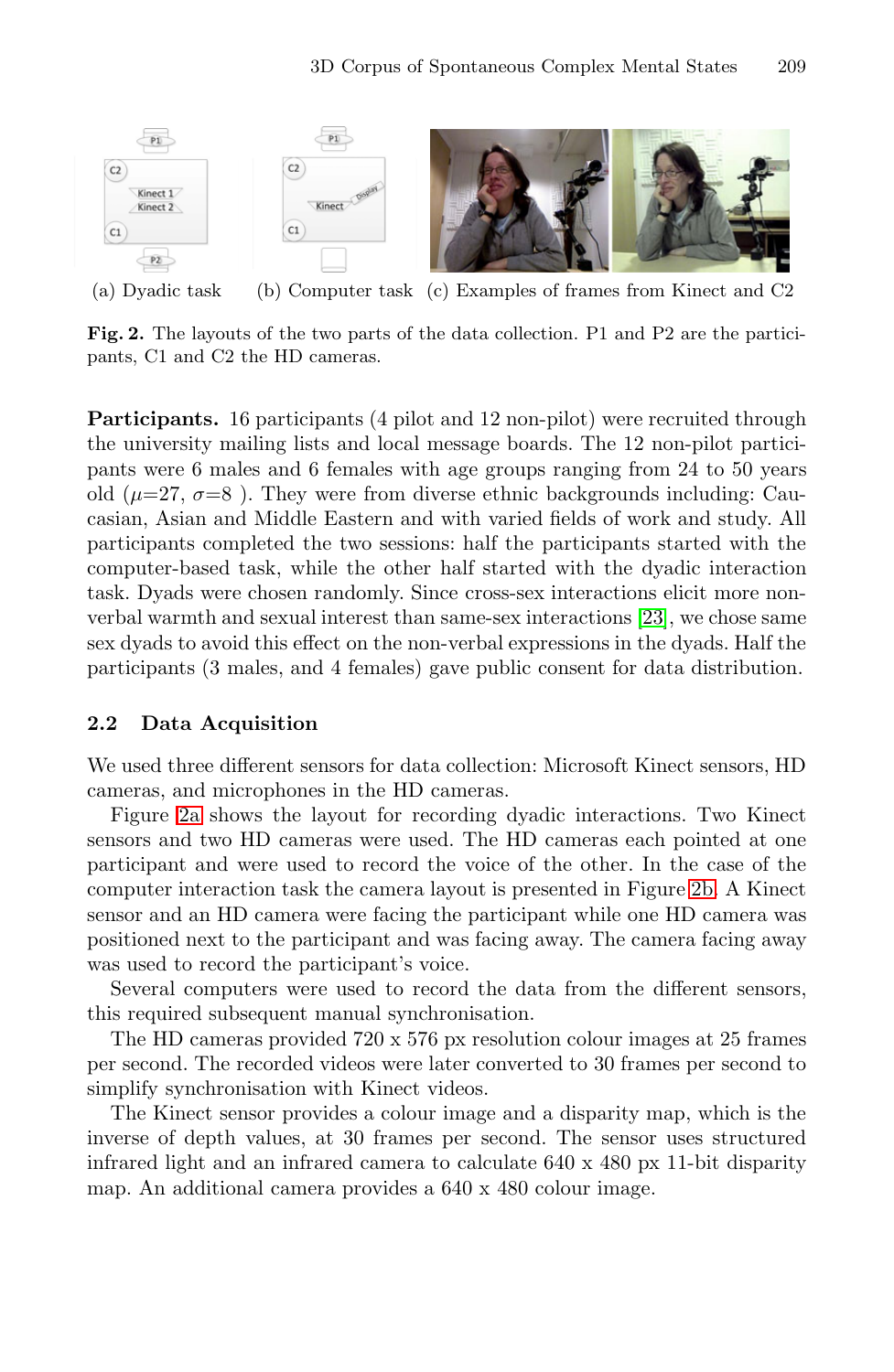### **2.3 Segmentation and Annotation**

After the initial data collection, the videos were segmented. Each segment showed a single event such as a change in facial expression, head and body posture movement or hand gesture. This increases the value of the annotation compared with cutting the whole video into equal length segments [\[1\]](#page-8-0).

Video segments were chosen and annotated using ELAN [\[13\]](#page-9-17). From videos with public consent, a total of 451 segments were collected. The mean duration is 6 seconds ( $\sigma$ =1.2). For subsequent analysis, each video segment was annotated with the type of the task and interaction. In addition, we encoded hand-over-face gestures (if any) in terms of: hand shape, action, and facial region occluded. From the non-public videos recorded, only hand-over-face gestures (120 segments) were segmented and encoded to be included in subsequent hand gestures analysis.

Labelling was based on context-free observer judgment. Public segments were labelled by community crowd-sourcing, which is fast, cheap and can be as good as expert labelling [\[20\]](#page-9-18). The sound was low-pass filtered to remove the verbal content of speech. Video segments were displayed randomly through a web interface and participants were asked to give a 'word' describing the emotional state of the person in the video. Free-form input was used rather than menus in order not to influence the choice of label. In addition, an auto-complete list of mental states was displayed to avoid mis-spelling. The list was based on the Baron-Cohen taxonomy of emotions [\[2\]](#page-8-3) as it is an exhaustive list of emotional states and synonyms (1150 words, divided into 24 emotion groups and 412 emotion concepts with 738 synonyms for the concepts). In total 2916 labels from 77 labellers were collected  $(\mu=39)$ . Non-public video segments were labelled by four experts in the field and segments with less than 75% agreement were excluded.

We decided to use categorical labels rather than continuous ones such as PAD (pleasure, arousal, dominance) scales because we used naive labellers. Dimensional representation is not intuitive and usually requires special training [\[25\]](#page-9-12), which would be difficult when crowd-sourcing.

## **3 Data Analysis**

### **3.1 Validation**

Out of the 451 segmented videos we wanted to extract the ones that can reliably be described as belonging to one of the 24 emotion groups from the Baron-Cohen taxonomy. From the 2916 labels collected, 122 did not appear in the taxonomy so were not considered in the analysis. The remaining 2794 labels were grouped as belonging to one of the 24 groups plus *agreement*, *disagreement*, and *neutral*.

Because raters saw a random subset of videos not all of them received an equal number of labels. We did not consider the 16 segments that had fewer than 5 labels. To filter out non-emotional segments we chose only the videos that 60% or more of the raters agreed on. This resulted in 108 segments in total. As the average number of labels per video was 6 the chance of getting 60% agreement by chance is less than 0.1%. The most common label given to a video segment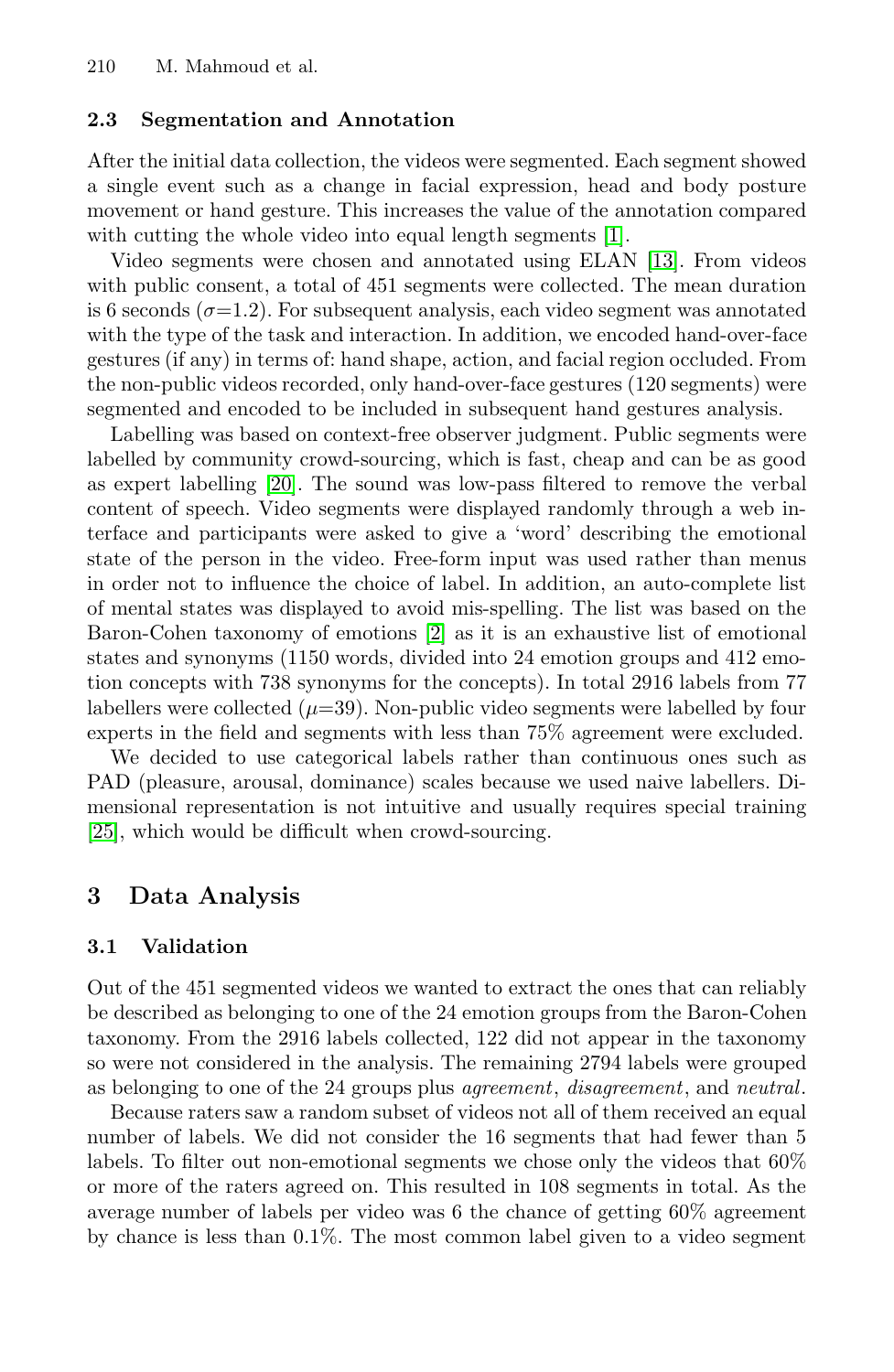<span id="page-6-0"></span>

**Fig. 3.** Example of still images from the dataset

was considered as the ground truth. Examples of still images from the labelled videos can be seen in Figure [3.](#page-6-0)

We validated the labelling of the selected videos using Fleiss's Kappa  $(\kappa)$ [\[9\]](#page-9-19) measure of inter-rater reliability. The resulting  $\kappa = 0.45$  indicates moderate agreement. This allows us to dismiss agreement by chance, and be confident in annotating the 108 segments with the emotional group chosen by the annotators.

Alternatively, if we were to choose a higher cutoff rate of 70% (56 videos) or 80% (40 videos), instead of 60% we would get  $\kappa = 0.59$  and  $\kappa = .67$  respectively, reaching substantial agreement. Although this would lead to fewer videos in our corpus, those videos might be seen as better representations of the mental states. We reflect this in our corpus by reporting the level of agreement per segment. Probabilistic systems can benefit from knowing the uncertainty in the ground truth and exploit that in classification.

Furthermore, we wanted to estimate inter-rater agreement for specific mental states in the resulting 108 segments. Expressions of basic emotions of *happy*  $(\kappa = 0.64)$  and *surprised*  $(\kappa = 0.7)$ , had higher levels of agreement than complex mental states of *interested* ( $\kappa = 0.32$ ), *unsure* ( $\kappa = 0.52$ ), and *thinking* ( $\kappa =$ 0.48). For this analysis we only consider the expressions with no fewer than 5 representative videos.

We also wanted to see how successful certain elicitation methods were at generating certain naturalistic expressions of affect. Most of the affective displays came from the riddles both in computer and dyadic tasks. They were successful at eliciting *thinking* (26) and *unsure* (22), with some *happy* (14), *surprised* (3), *agreeing* (5), and *interested* (2). The longer and more complicated maze was successful at eliciting *interest* (4) and *thinking* (1). The third maze managed to elicit a broader range of expressions, including *surprised* (1), *sure* (1), *unsure* (1) and *happy* (3). This was somewhat surprising as we did not expect to elicit happiness in this task. There is some evidence [\[12\]](#page-9-20) of people smiling during frustration which might explain perception of happiness by labellers.

#### **3.2 Analysis of Hand-Over-Face Gestures**

In *The Definitive Book of Body Language*, Pease and Pease [\[17\]](#page-9-21) attempt to identify the meaning conveyed by different hand-over-face gestures. Although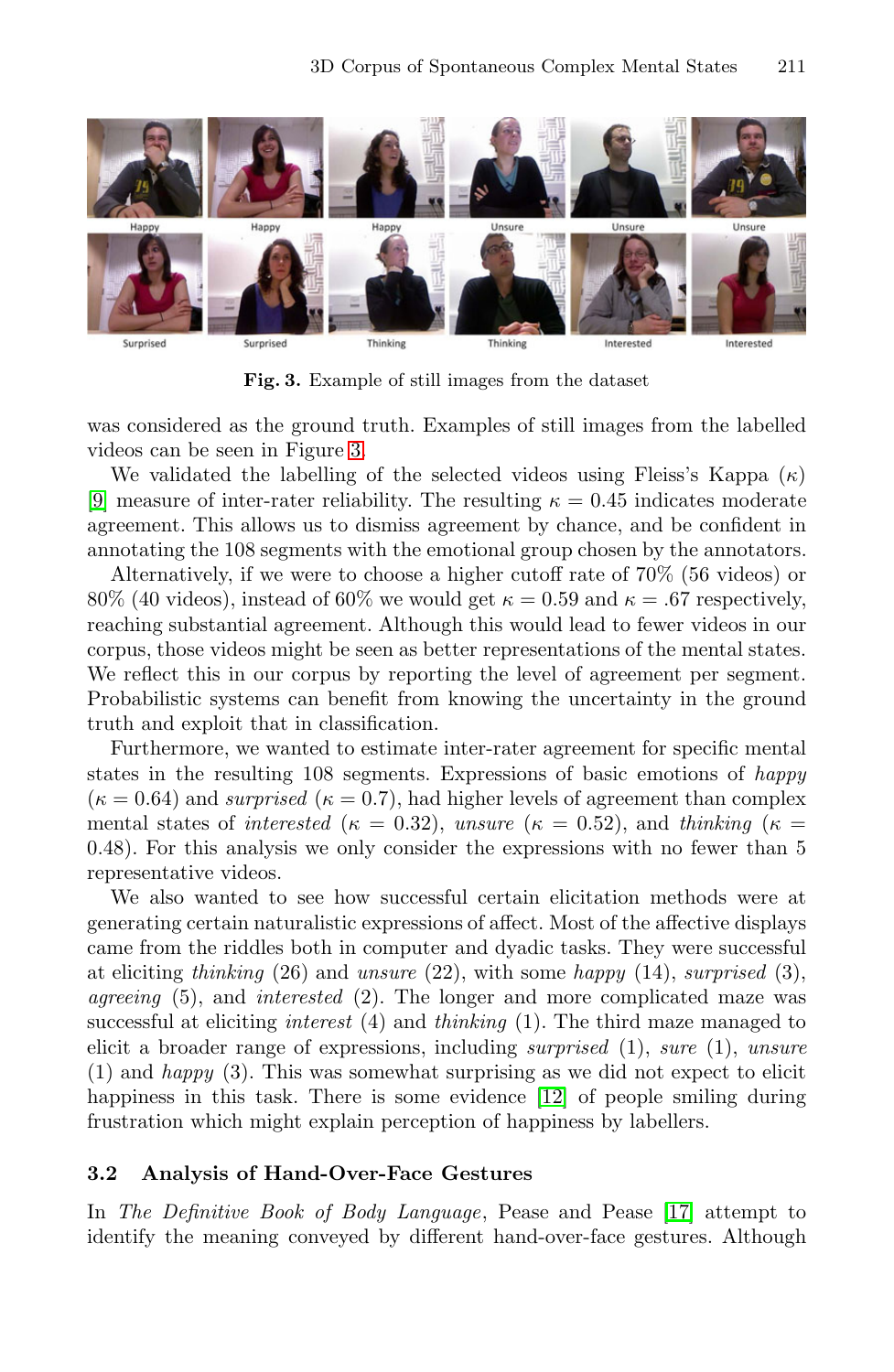<span id="page-7-0"></span>

**Fig. 4.** Different hand shape, action and face region occluded are affective cues in interpreting different mental states

they suggest that different positions and actions of the hand occluding the face can imply different affective states, no quantitative analysis has been carried out. Using collected video segments, we have analysed hand-over-face gestures included in the videos in terms of the hand shape and its action relative to face regions. In the 451 initial public segments collected, hand-over-face gestures appeared in 20.8% of the segments (94 segments), with 16% in the computerbased session and 25% in the dyadic interaction session. Participants varied in how much they gestured, some had a lot of gestures while others only had a few.

Looking at the place of the hand on the face in this subset of the 94 hand-overface segments, the hand covered upper face regions in 13% of the segments and lower face regions in 89% of them, with some videos having the hand overlapping both upper and lower face regions. This indicates that in naturalistic interactions hand-over-face gestures are very common and that hands usually cover lower face regions, especially chin, mouth and lower cheeks, more than upper face regions.

We analysed the annotated corpus of the 108 video segments in addition to the expert-labelled private segments. Total hand-over-face segments studied were 82. Figure [4](#page-7-0) presents examples of labelled segments of hand-over-face gestures.

In the publicly labelled set, hand-over-face gestures appeared in 21% of the segments. Figure [5](#page-8-4) shows the distribution of the mental states in each category of the encoded hand-over-face gestures. For example, index finger touching face appeared in 12 *thinking* segments and 2 *unsure* segments out of a total of 15 segments in this category. The mental states distribution indicates that passive hand-over-face gestures, like leaning on the closed or open hand, appear in different mental states, but not in cognitive mental states. On the other hand, actions like stroking, tapping and touching facial regions - especially with index finger - are all associated with cognitive mental states, namely *thinking* and *unsure*. Thus, hand shape and action on different face regions can be used as a novel cue in interpreting cognitive mental states.

## **4 Discussion**

We have described the collection and annotation of a 3D multi-modal corpus of naturalistic complex mental states, consisting of 108 videos of 12 mental states. The annotations are based on crowd-sourced labels. Over six hours of data was collected, but only generated 108 segments of meaningful affective states, which highlights the challenge of collecting large naturalistic datasets. Analysing our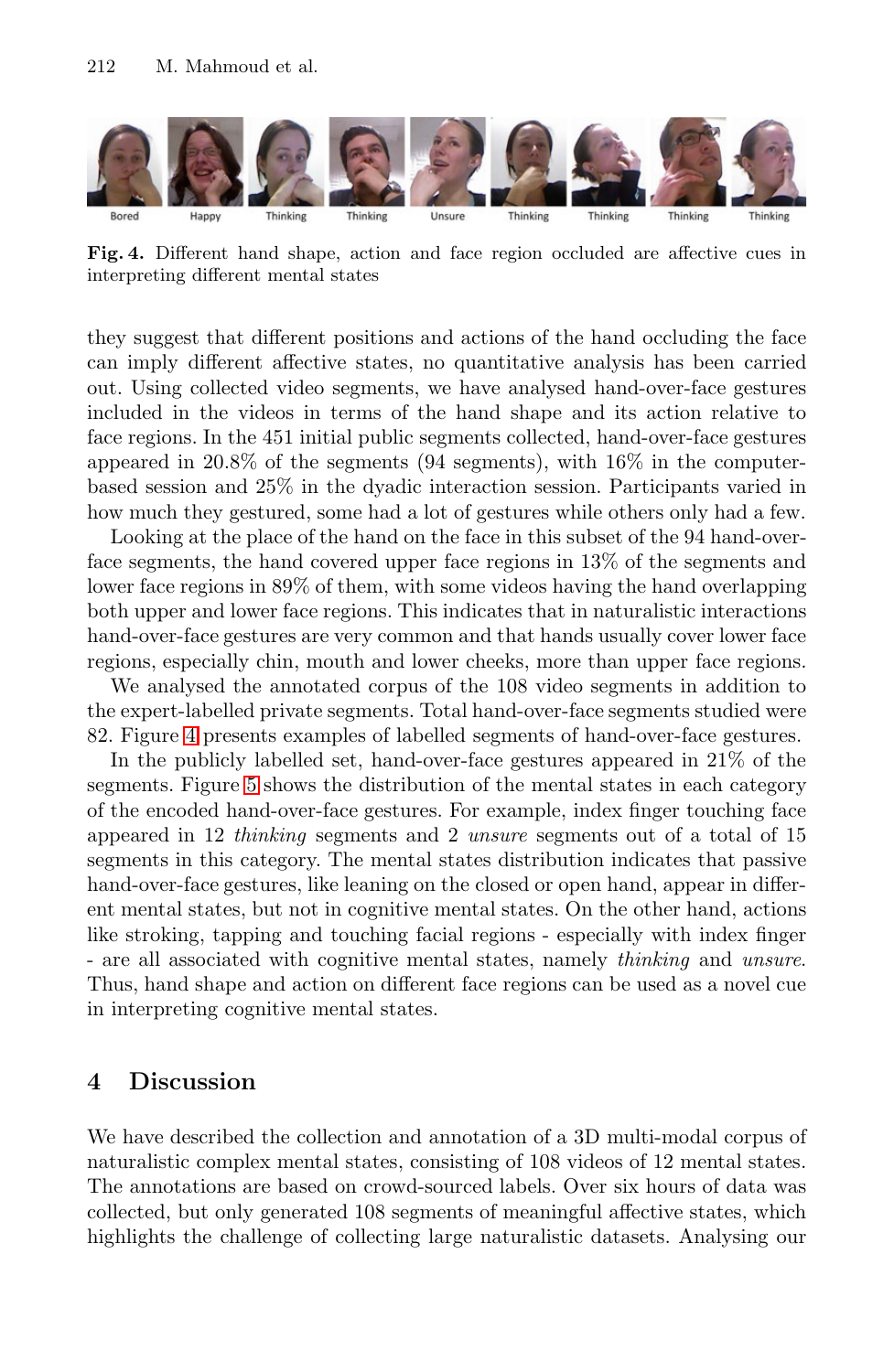<span id="page-8-4"></span>

**Fig. 5.** Encoding of hand-over-face shape and action in different mental states. Note the significance of the index finger actions in cognitive mental states.

corpus, we noticed the potential of hand-over-face gestures as a novel modality in facial affect recognition. Our mental states elicitation methodology was successful; therefore, future work will include adding more data to our corpus. This will allow further exploration spontaneous gestures and hand-over-face cues. Furthermore, we are exploring the use of depth in automatic analysis of facial expressions, hand gestures and body postures.

**Acknowledgment.** We acknowledge funding support from Yousef Jameel Scholarships, EPSRC and Thales Research and Technology (UK). We would like to thank Lech Swirski and Andra Adams for their help in video recording and labelling.

## **References**

- <span id="page-8-0"></span>1. Afzal, S., Robinson, P.: Natural affect data - collection & annotation in a learning context. In: ACII, pp. 1–7. IEEE, Los Alamitos (2009)
- <span id="page-8-3"></span>2. Baron-Cohen, S., Golan, O., Wheelwright, S., Hill, J.: Mind Reading: The Interactive Suide to Emotions (2004)
- <span id="page-8-2"></span>3. Bourel, F., Chibelushi, C., Low, A.: Robust facial expression recognition using a state-based model of spatially-localised facial dynamics. In: IEEE AFGR (2002)
- <span id="page-8-1"></span>4. Cowie, R.: Building the databases needed to understand rich, spontaneous human behaviour. In: AFGR, pp. 1–6. IEEE, Los Alamitos (2008)